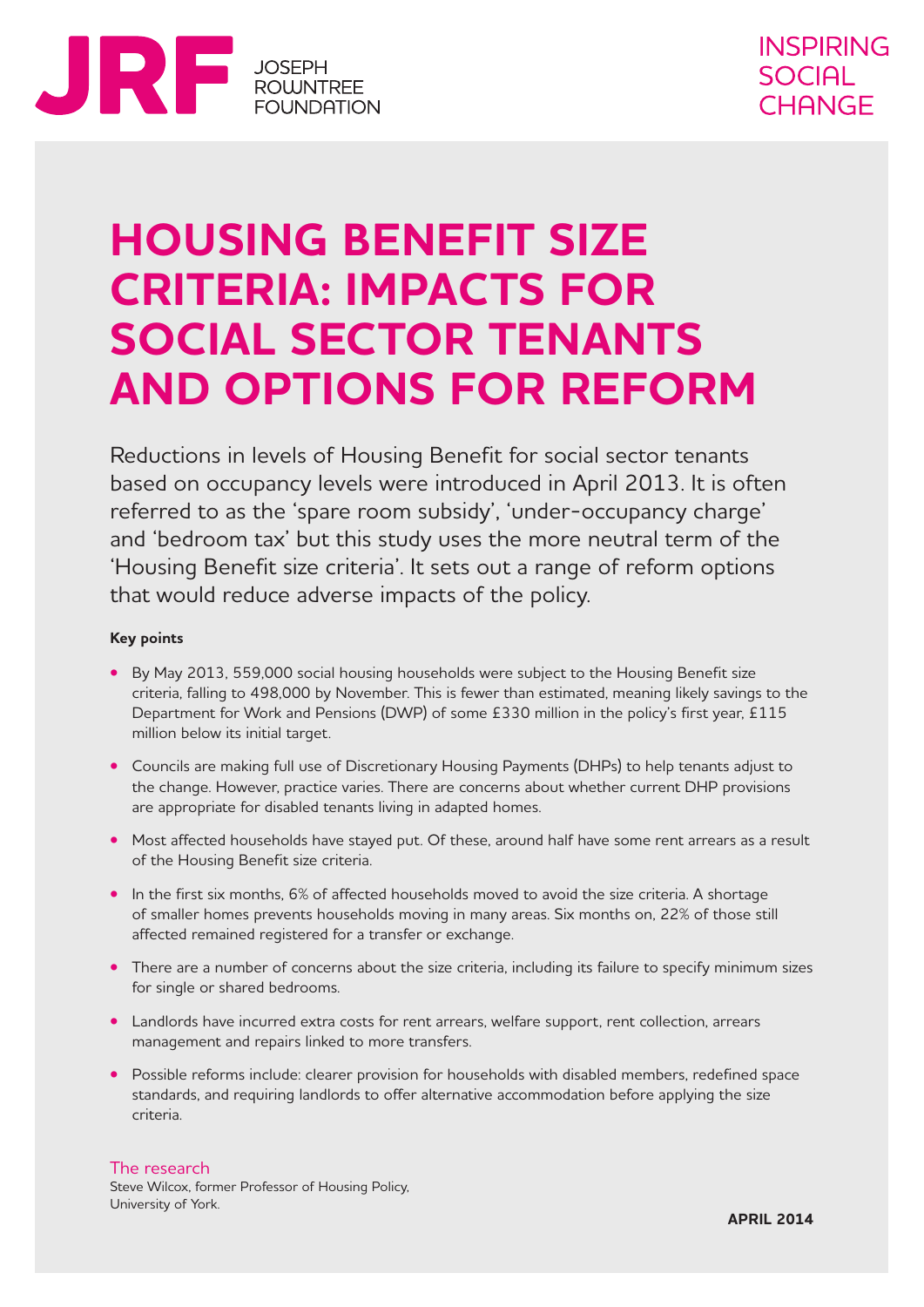# **BACKGROUND**

The Housing Benefit size criteria is part of a range of welfare cuts and reforms designed to reduce the Department of Work and Pensions' (DWP) expenditure on benefits for working-age households. It is also intended to reduce underoccupation of social housing by working-age households.

The Housing Benefit size criteria is referred to by the government as the 'removal of spare room subsidy', and by opponents as the 'bedroom tax'. Other terms used are 'under-occupancy charge' and 'bedroom limit'. This study favours the neutral term, 'Housing Benefit size criteria', which is sometimes shortened to 'size criteria' in this publication. This evaluation of the first impact of the legislation draws on a wide range of official and other data and reports, as well as original research. It also sets out a range of options for reform.

## **The Housing Benefit size criteria policy**

Since April 2013, the size criteria has applied to all working-age households claiming Housing Benefit in the social rented sector. If their home is deemed to have more bedrooms than they need, their benefit entitlement is reduced. Housing Benefit is reduced by 14% for one additional bedroom and by 25% for two or more additional bedrooms.

The DWP bedroom standard for social housing tenants provides for one bedroom for couples; single adults aged 16 or over; two children of the same gender aged up to 15; two children of either gender aged up to 9; any (other) single child or an overnight carer, where required.

This standard is essentially the same as that used to determine which Local Housing Allowance rate applies for private tenants. It is based on the 1960 social survey 'bedroom standard' (although this made no provision for carers and permitted single adults of the same gender to share a bedroom up to the age of 20, rather than 15).

Of all households in Great Britain, almost three-quarters live in homes with more bedrooms than specified by the DWP bedroom standard. Less than 3% of such households are working-age social housing tenants in receipt of Housing Benefit.

## **The impact of the Housing Benefit size criteria**

The DWP estimated that the size criteria would affect 660,000 households. In practice, numbers have been lower. In May 2013, some 559,000 households were affected. Numbers since have gradually declined, falling to some 498,000 in November 2013. There is very limited evidence of households moving, or taking other action, to avoid the Housing Benefit size criteria before April 2013.

The total number of out-of-work benefit claimants also fell between May and November 2013. However, the reducing numbers affected by the Housing Benefit size criteria during this period can, at least in part, be seen to reflect actions by both landlords and tenants to remove households from the impact of the legislation.

An IpsosMORI survey found that, after the first six months of the policy, the Housing Benefit size criteria no longer applied to some 12% of those initially affected tenants. Roughly half of those had moved to alternative accommodation. Around one in seven ceased to be affected through work and a smaller number of cases involved households taking in lodgers or non-dependent family members.

There is evidence of more people transferring to smaller homes and, in particular, of more mutual exchanges within the sector, since April. But, by November, 22% of those still affected by the legislation remained registered for either a transfer or mutual exchange. In some areas a marked shortage of smaller homes is preventing households moving. Those constraints vary nationally, but are particularly prevalent in Wales and the north of England. This is likely to have contributed to the slower reduction in affected tenants in those areas compared with the much more rapid reduction in London.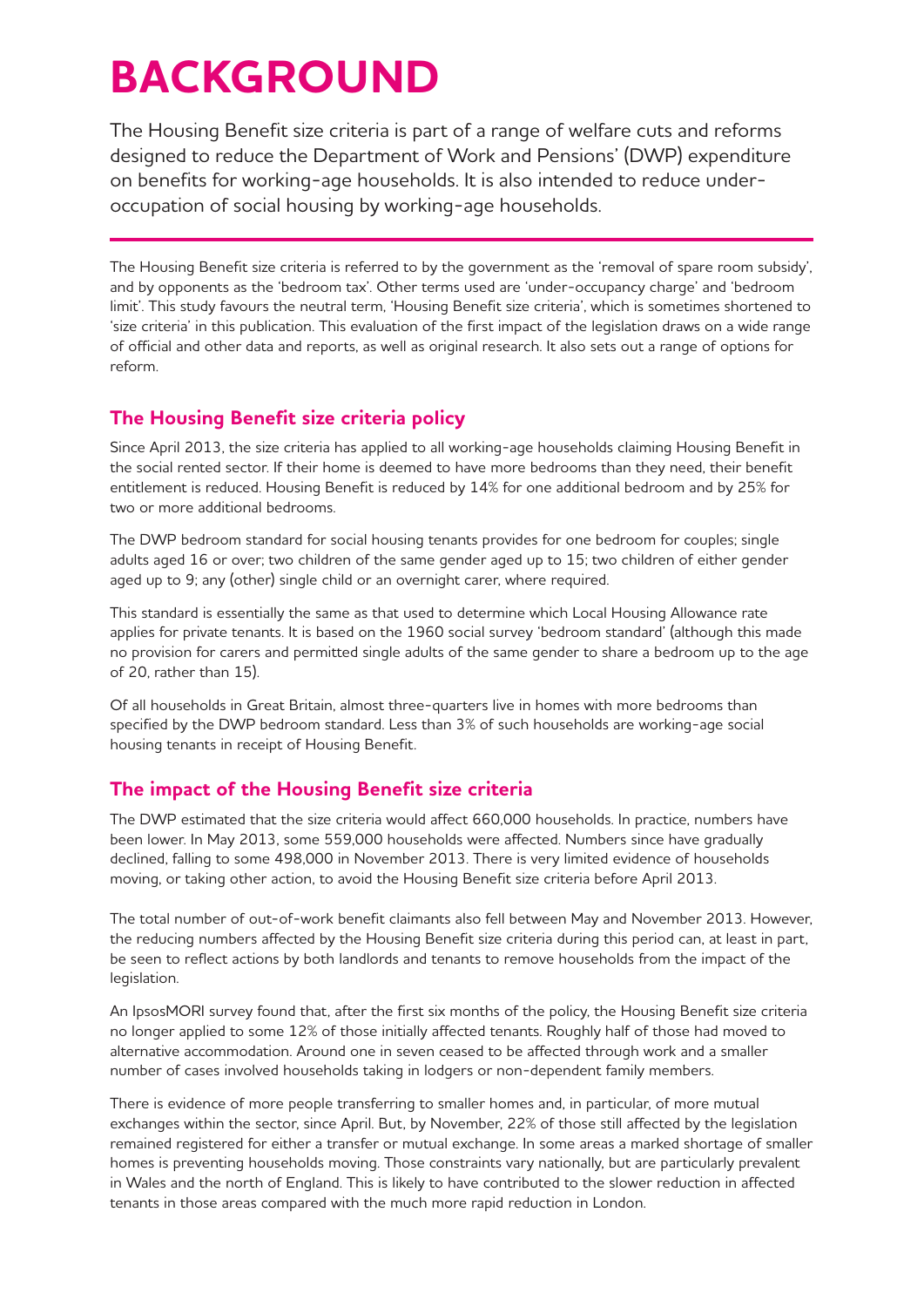Where people do move, there are knock-on effects. In London and other high-demand areas, transfers to smaller properties have increased the availability of larger homes for homeless or overcrowded families but reduced that of smaller homes for new applicants. In those areas where there is lower demand for family-sized homes, in particular flats, downsizing transfers have led to more properties staying empty longer before being re-let.

Landlords have responded to these pressures in various ways. Some have bought smaller homes from the private rented sector or have selectively 'redesignated' some homes as having fewer bedrooms. However, overall, such actions seem to have been on a very small scale. A minority of the landlords surveyed said they had found adjusting to the Housing Benefit size criteria manageable. Most thought the policy made it more difficult to balance supply and demand for their stock.

#### **Issues**

The introduction of the policy has raised a number of questions about both its definition and application.

#### Concerns for disabled tenants

There have been particular concerns about the impact on households where health or disability issues make it inappropriate for a couple or a child to share a bedroom; and households whose current home has been adapted to the specific requirements of a disabled member and/or where space is needed for disability-related equipment.

The main DWP response has been to refer to the Discretionary Housing Payments (DHPs) budgets provided to deal with hardship cases relating to the size criteria – £55 million in total for 2013/14. In particular, it envisaged DHPs as provision for disabled households living in adapted homes. In most areas, councils are on course to fairly or fully use their DHP budget. The Scottish government has also added £20 million to the total DHP budgets for Scottish councils this year.

Local practice is, however, uneven. Some councils have taken Disability Living Allowance (DLA) into account in income assessments, finding that those households receiving DLA do not meet the 'hardship' criteria for DHPs. Some councils and other agencies have expressed concern that short-term DHP awards are not the best way to support households with a long-term disability.

#### Bedroom size

The DWP regulations do not define a bedroom or specify minimum size requirements. In contrast, the 1935 statutory overcrowding criteria (while permitting living rooms to be available as bedrooms) set clear minimum size requirements for any room considered to be available as a bedroom for single or shared use.

#### Rent arrears

While most affected tenants would prefer to stay put there are questions about how far this is practical. Different surveys show slightly different results, but in broad terms suggest that close to a half of all tenants affected by the Housing Benefit size criteria are in rent arrears. Some are covering only a part of the size criteria deductions; some are covering none at all. Over time, those continuing pressures could see an increasing proportion of such tenants decide, however reluctantly, that they will need to move to smaller accommodation. Meanwhile, those pressures have resulted in considerable hardship for many tenants, and anger about the size criteria policy. This is also outlined in a related JRF study, The impact of welfare reform on social landlords and tenants (Power et al, forthcoming).

The evidence of the impact on rent arrears for landlords is more mixed. The Scottish Housing Regulator has found levels of arrears that can be specifically attributed to the size criteria correspond to about a quarter of the total level of the deductions under the policy. While the Ipsos MORI survey found an increase in housing association rent arrears in the months following the introduction of the bedroom limits, this could not be exclusively attributed to it.

#### Increased costs for landlords

There are indications that social landlords have increased investment in welfare support and managing rent collection. This is in anticipation of the introduction of direct payments as part of the rollout of Universal Credit, as well as in response to the Housing Benefit size criteria. This has had the wider beneficial effect of containing overall levels of rent arrears, despite the direct impact of the policy.

However, those actions have also added to landlords' administrative costs. Landlords have also faced costs from managing higher levels of transfers and mutual exchanges. Transfers involve a loss of rental income before vacated properties can be re-let. This can be particularly problematic where local demand for larger homes is low. Transfers also lead to increased repair costs to make homes ready for re-letting.